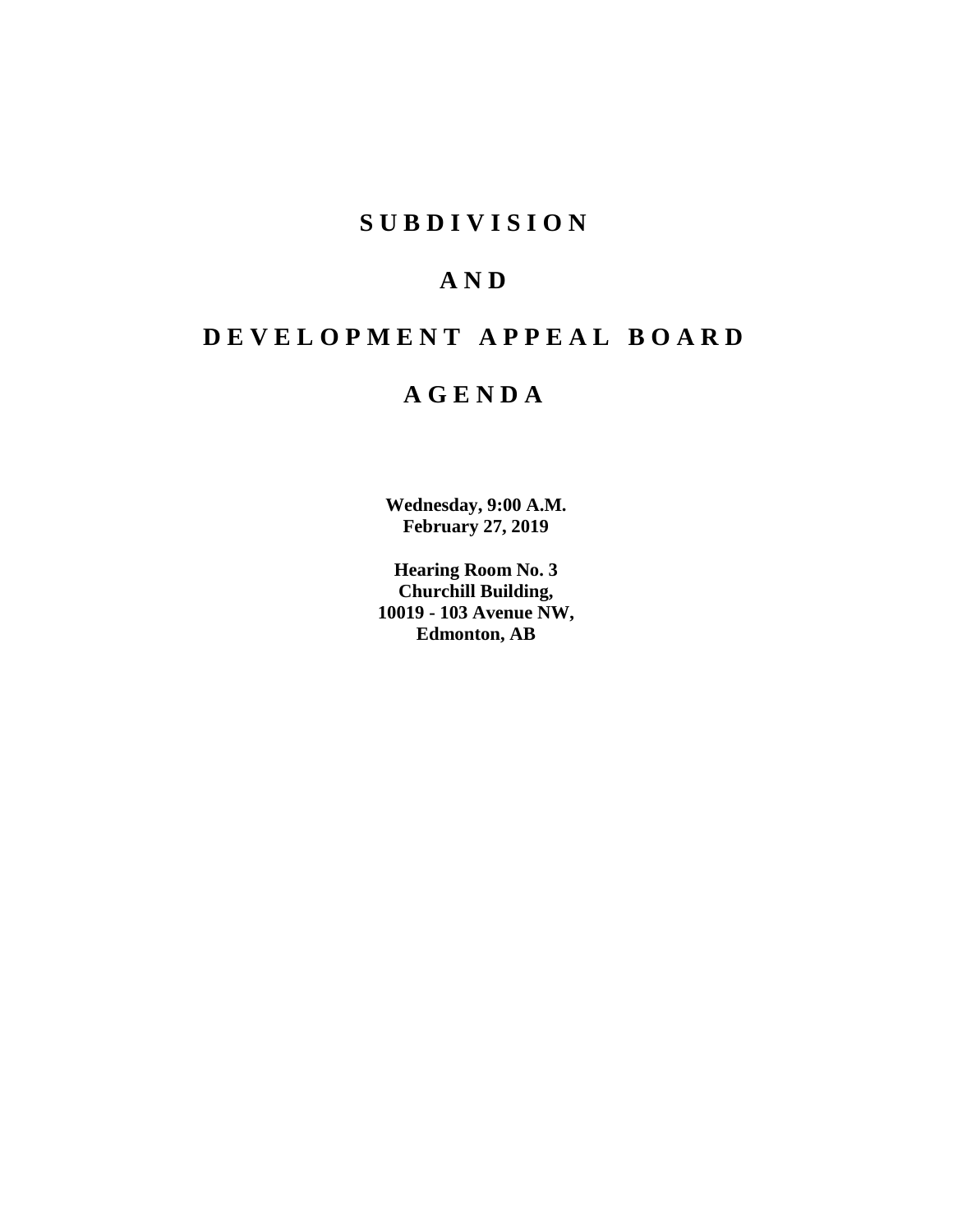# **SUBDIVISION AND DEVELOPMENT APPEAL BOARD HEARING ROOM NO. 3**

| I                | 9:00 A.M.  | SDAB-D-19-022    |                                                                                                                                                                                                                                                                                                                                                                                                                                                                                                                                                                           |  |  |  |  |
|------------------|------------|------------------|---------------------------------------------------------------------------------------------------------------------------------------------------------------------------------------------------------------------------------------------------------------------------------------------------------------------------------------------------------------------------------------------------------------------------------------------------------------------------------------------------------------------------------------------------------------------------|--|--|--|--|
|                  |            |                  | Construct an Addition to an existing Accessory<br>Building (7.37m x 1.10m covered area), existing<br>without permits                                                                                                                                                                                                                                                                                                                                                                                                                                                      |  |  |  |  |
|                  |            |                  | 11502 - 107 Avenue NW<br>Project No.: 269093356-005                                                                                                                                                                                                                                                                                                                                                                                                                                                                                                                       |  |  |  |  |
| $\mathbf{I}$     | 10:30 A.M. | SDAB-D-19-024    |                                                                                                                                                                                                                                                                                                                                                                                                                                                                                                                                                                           |  |  |  |  |
| <b>WITHDRAWN</b> |            |                  | Cease the Excavation, Stripping, and Grading of<br>land immediately and acquire a development<br>permit for the Excavation, Stripping, and<br>Grading of the land before February 10, 2019.                                                                                                                                                                                                                                                                                                                                                                               |  |  |  |  |
|                  |            |                  | 14604 - 33 Street NE<br>Project No.: 300636906-001                                                                                                                                                                                                                                                                                                                                                                                                                                                                                                                        |  |  |  |  |
| III              | 10:30 A.M. | SDAB-D-19-023    |                                                                                                                                                                                                                                                                                                                                                                                                                                                                                                                                                                           |  |  |  |  |
|                  |            | <b>WITHDRAWN</b> | Acquire a Development Permit for the<br>Recreational Acreage Farm building (large<br>building storing hay bales located south of the<br>principal dwelling next to the horse pens) before<br>February 10, 2019 or demolish and remove the<br>Recreational Acreage Farm building (large<br>building storing hay bales located south of the<br>principal dwelling next to the horse pens) and<br>clear the site of demolition materials before<br>February 10, 2019. This course of action will<br>also require you to acquire a Development<br>Permit for said demolition. |  |  |  |  |
|                  |            |                  | 14604 - 33 Street NE<br>Project No.: 300636906-003                                                                                                                                                                                                                                                                                                                                                                                                                                                                                                                        |  |  |  |  |
|                  |            |                  |                                                                                                                                                                                                                                                                                                                                                                                                                                                                                                                                                                           |  |  |  |  |

*NOTE: Unless otherwise stated, all references to "Section numbers" refer to the authority under the Edmonton Zoning Bylaw 12800.*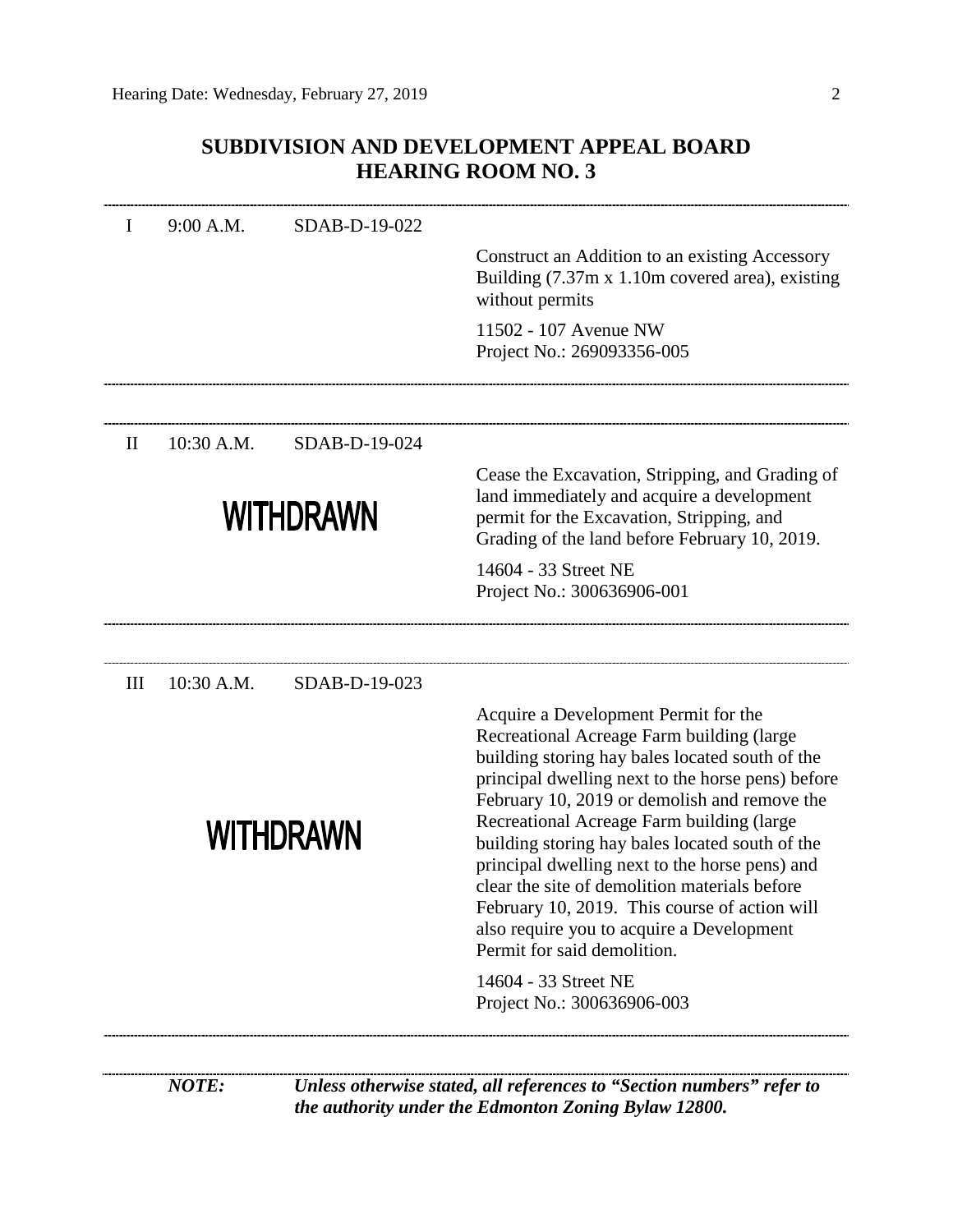| <u>ITEM I: 9:00 A.M.</u> |                                                        | FILE: SDAB-D-19-022                                                                                                   |  |  |  |
|--------------------------|--------------------------------------------------------|-----------------------------------------------------------------------------------------------------------------------|--|--|--|
|                          | AN APPEAL FROM THE DECISION OF THE DEVELOPMENT OFFICER |                                                                                                                       |  |  |  |
|                          | <b>APPELLANT:</b>                                      |                                                                                                                       |  |  |  |
|                          | <b>APPLICATION NO.:</b>                                | 269093356-005                                                                                                         |  |  |  |
|                          | <b>APPLICATION TO:</b>                                 | Construct an Addition to an existing<br>Accessory Building (7.37m x 1.10m)<br>covered area), existing without permits |  |  |  |
|                          | <b>DECISION OF THE</b><br>DEVELOPMENT AUTHORITY:       | Refused                                                                                                               |  |  |  |
|                          | <b>DECISION DATE:</b>                                  | January 30, 2019                                                                                                      |  |  |  |
|                          | <b>DATE OF APPEAL:</b>                                 | January 30, 2019                                                                                                      |  |  |  |
|                          | MUNICIPAL DESCRIPTION<br>OF SUBJECT PROPERTY:          | 11502 - 107 Avenue NW                                                                                                 |  |  |  |
|                          | <b>LEGAL DESCRIPTION:</b>                              | Plan B4 Blk 15 Lot 189                                                                                                |  |  |  |
|                          | ZONE:                                                  | (RA7) Low Rise Apartment Zone                                                                                         |  |  |  |
|                          | <b>OVERLAY:</b>                                        | Medium Scale Residential Infill Overlay<br>Main Streets Overlay                                                       |  |  |  |
|                          | <b>STATUTORY PLAN:</b>                                 | Central McDougall / Queen Mary Park<br>Area Redevelopment Plan                                                        |  |  |  |
|                          |                                                        |                                                                                                                       |  |  |  |

# *Grounds for Appeal*

The Appellant provided the following reasons for appealing the decision of the Development Authority:

> We are appealing the refusal of the above noted Permit for the following reasons:

> 1. The proposed development is an addition to an existing, approved accessory building;

> 2. The proposed development will not unduly interfere with the amenities of the neighborhood or

> materially interfere with or affect the use, enjoyment, or value of neighboring parcels of land;

and

3. Such further and other reasons as may be presented at the hearing of this appeal.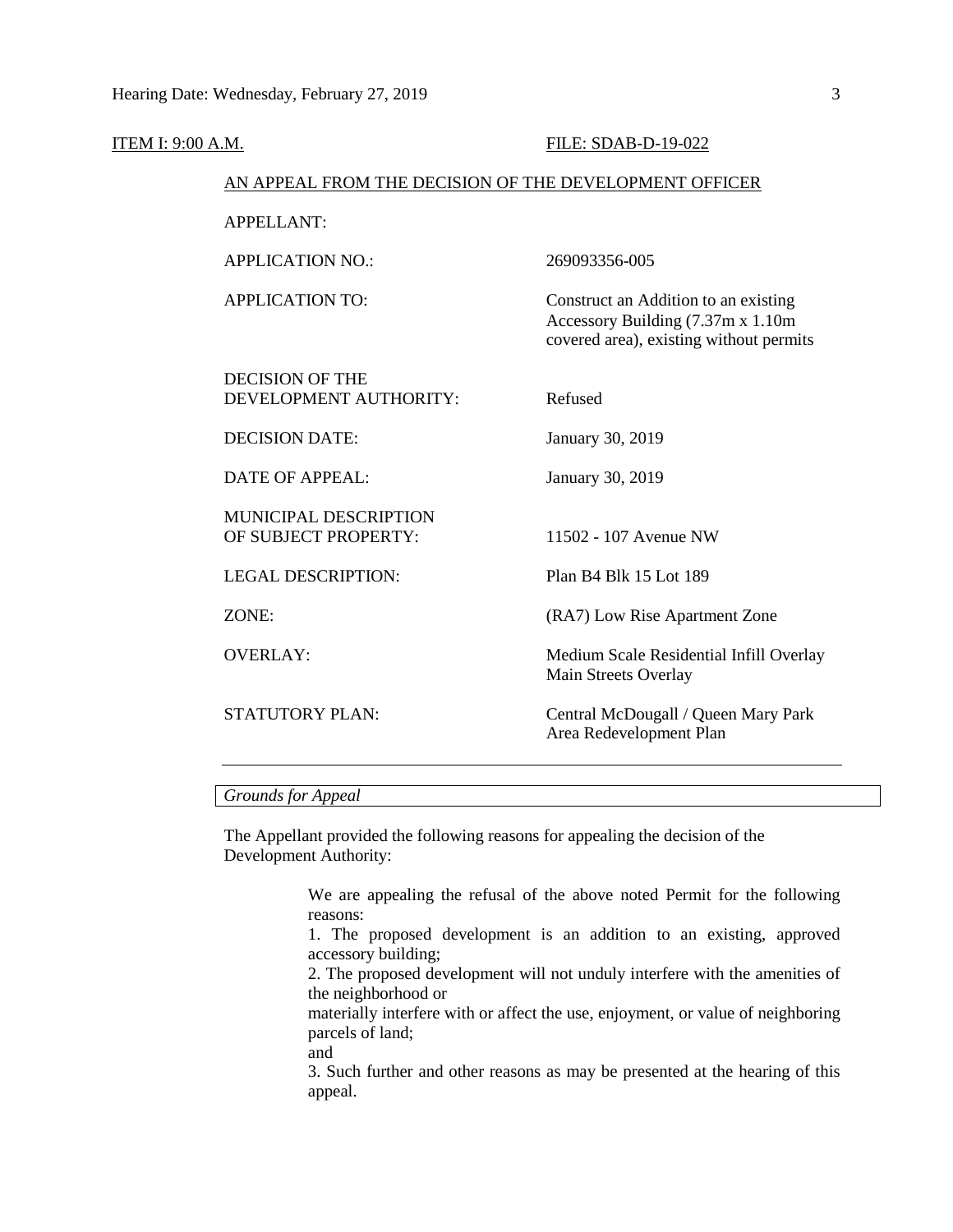*General Matters*

#### **Appeal Information:**

The *Municipal Government Act*, RSA 2000, c M-26 states the following:

#### **Grounds for Appeal**

**685(1)** If a development authority

- (a) fails or refuses to issue a development permit to a person,
- (b) issues a development permit subject to conditions, or
- (c) issues an order under section 645,

the person applying for the permit or affected by the order under section 645 may appeal to the subdivision and development appeal board.

## **Appeals**

**686(1)** A development appeal to a subdivision and development appeal board is commenced by filing a notice of the appeal, containing reasons, with the board,

- (a) in the case of an appeal made by a person referred to in section 685(1)
	- (i) with respect to an application for a development permit,
		- (A) within 21 days after the date on which the written decision is given under section 642, […]

#### **Hearing and Decision**

**687(3)** In determining an appeal, the subdivision and development appeal board

…

…

- (a.1) must comply with the land use policies;
- (a.2) subject to section 638, must comply with any applicable statutory plans;
- (a.3) subject to clauses (a.4) and (d), must comply with any land use bylaw in effect;
- (a.4) must comply with the applicable requirements of the regulations under the Gaming, Liquor and Cannabis Act respecting the location of premises described in a cannabis licence and distances between those premises and other premises;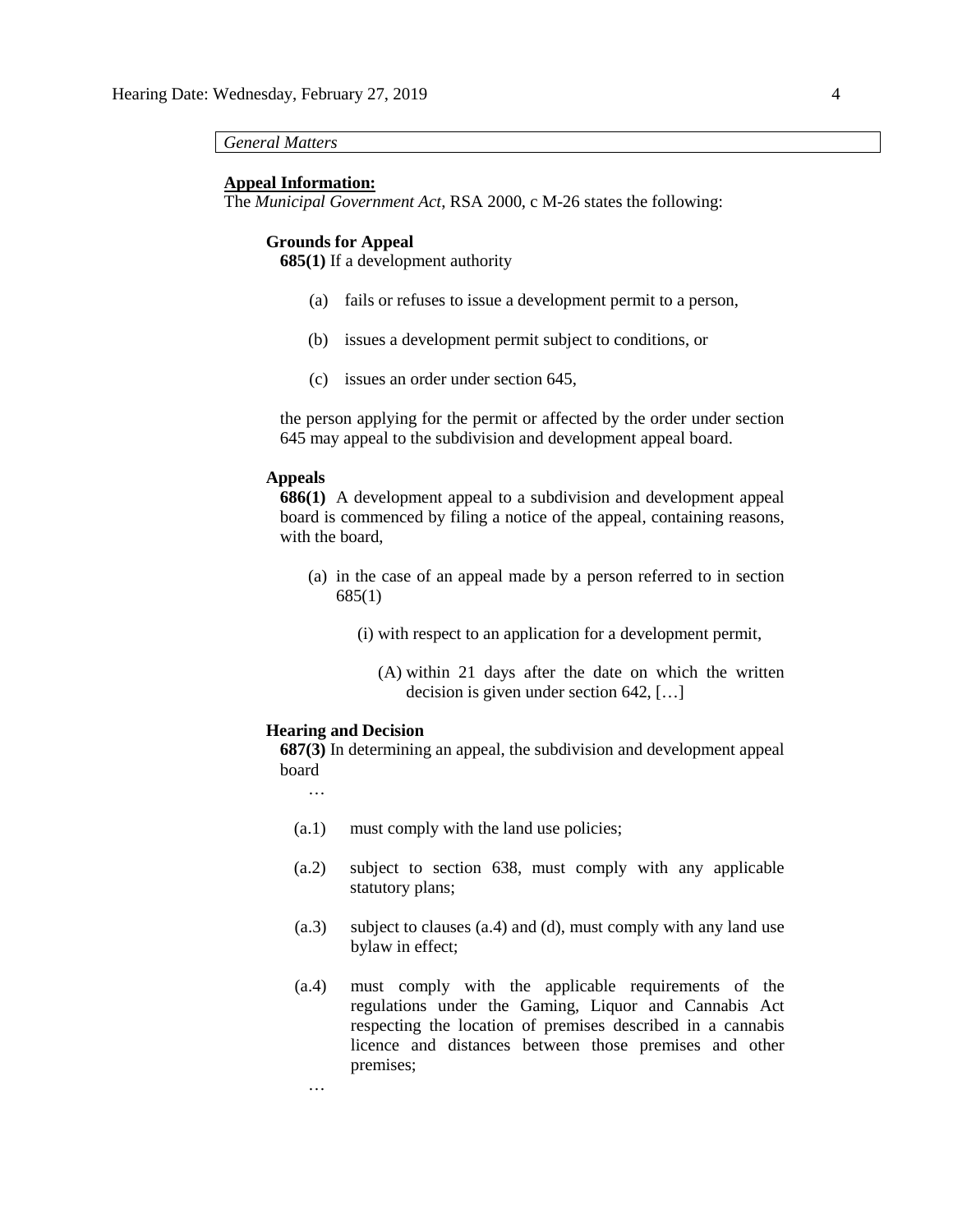- (c) may confirm, revoke or vary the order, decision or development permit or any condition attached to any of them or make or substitute an order, decision or permit of its own;
- (d) may make an order or decision or issue or confirm the issue of a development permit even though the proposed development does not comply with the land use bylaw if, in its opinion,
	- (i) the proposed development would not
		- (A) unduly interfere with the amenities of the neighbourhood, or
		- (B) materially interfere with or affect the use, enjoyment or value of neighbouring parcels of land,
	- and
	- (ii) the proposed development conforms with the use prescribed for that land or building in the land use bylaw.

#### **General Provisions from the** *Edmonton Zoning Bylaw:*

# Section 210.3(13) states **Single Detached House** is a **Discretionary Use** in the **(RA7) Low Rise Apartment Zone.**

Under Section 6.1, **Garage** means an Accessory building, or part of a principal building designed and used primarily for the storage of motor vehicles and includes a carport.

Under Section 6.1, **Accessory** means when used to describe a Use or building, a Use or building naturally or normally incidental, subordinate, and devoted to the principal Use or building, and located on the same lot or Site.

Section 50.1(3) states that Accessory Uses and buildings are discretionary in a Zone when Accessory to a principal Use which is a Discretionary Use in that same Zone and for which a Development Permit has been issued.

Section 50.1(4) states where any building or structure on a Site is attached to a principal building on the Site by a roof, an open or enclosed structure above Grade, a floor or a foundation greater than 1.0 metre above Grade, it is a part of the principal building and is not an Accessory building.

Under Section 6.1, **Side Yard** means that portion of a Site abutting a Side Lot Line extending from the Front Yard to the Rear Yard. The Side Yard is situated between the Side Lot Line and the nearest wall of principal building, not including projections.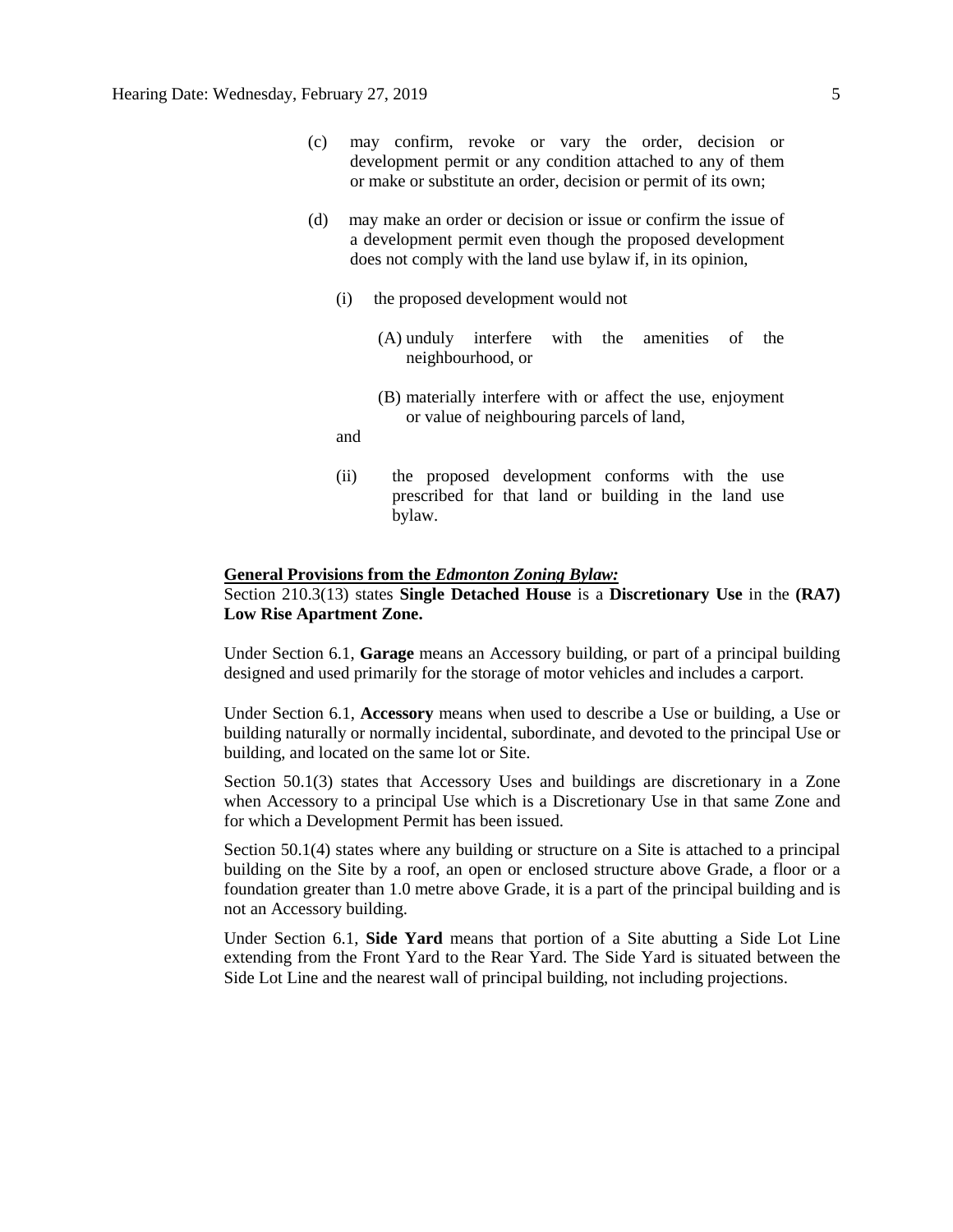

Section 210.1 states that the **General Purpose** of **(RA7) Low Rise Apartment Zone** is to provide a Zone for Low Rise Apartments.

Section 815.1 states that the **General Purpose** of the **Medium Density Residential Overlay** is to accommodate the development of medium density housing in established areas of the City that is compatible, in mass and scale, with existing forms of lower and medium density development and that maintains the pedestrian-friendly character and streetscape of these established areas.

*Location – Side Lot Line*

Section 50.3(5)(b) states an Accessory building or structure shall be located not less than [0.9 me](javascript:void(0);)tres from the interior Side Lot Line, except:

- i. where it is a mutual Garage erected on the common property line to the satisfaction of the Development Officer;
- ii. where a Garage is placed on the common property line in accordance with the provisions of the RPL Zone;
- iii. where it is located on a Site governed by the RF4 Zone and is a detached Garage where the vehicle doors face a Lane Abutting the Site, the minimum distance shall be 0.6 m from the Side Lot Line; or
- iv. where the Accessory building does not exceed the permitted Fence Height.

Under Section 6.1, Side Lot Line means **Side Lot Line** means the property line of a lot other than a Front Lot Line or Rear Lot Line.



## **Development Officer's Determination**

An Accessory Building or Structure shall be located not less than 0.9m (3.0ft.) from the side lot line. (Reference Section 50.3(4) (b))

Proposed: -0.08m Deficient by: 0.98m [unedited]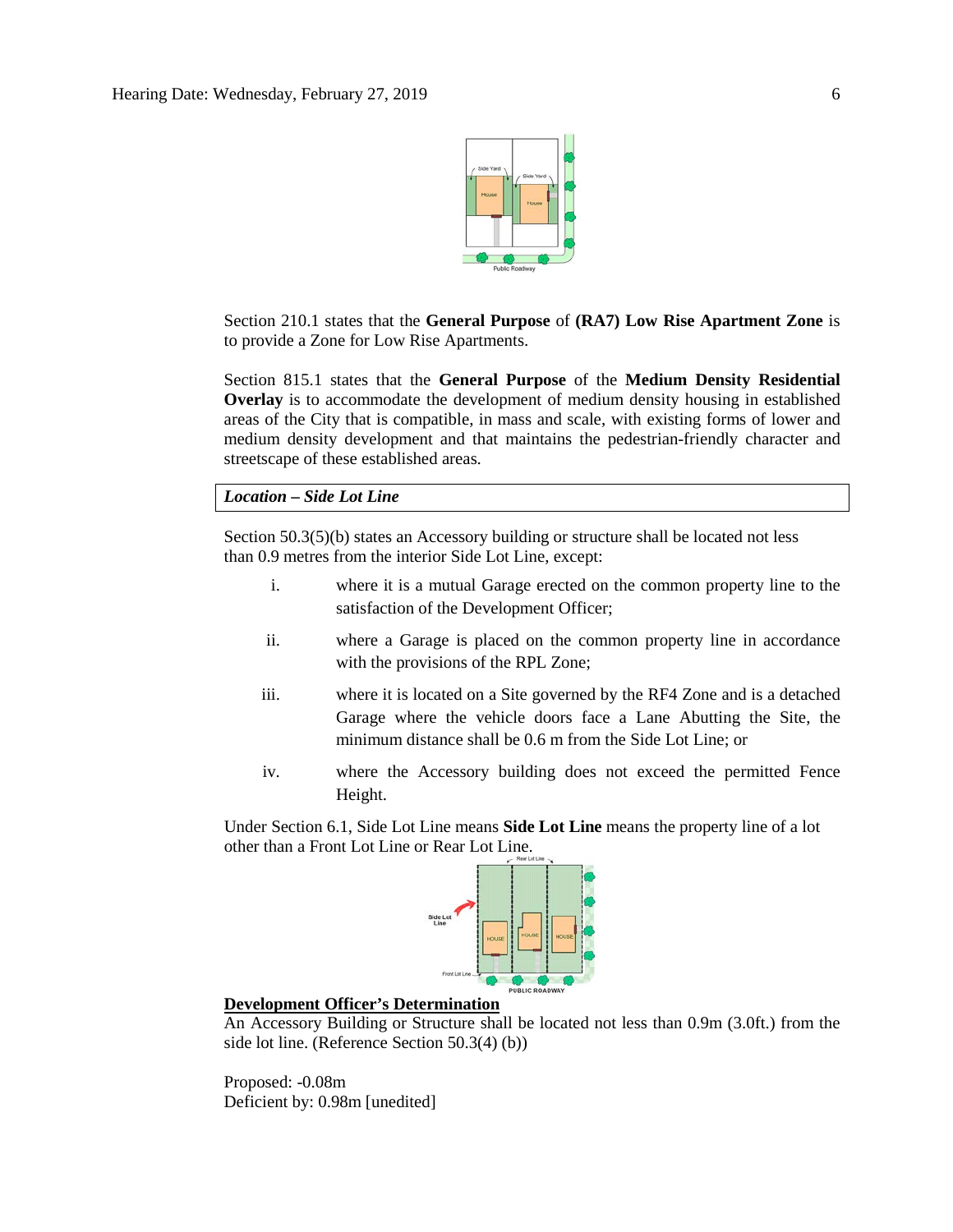## *General Performance Standards*

Section 57.3(1) states that in all non-industrial developments, the design and use of exterior finishing materials shall be to the satisfaction of the Development Officer who shall ensure, as far as reasonably practicable, that materials shall be used that ensure that the standard of the proposed buildings and structures shall be similar to, or better than, the standard of surrounding development.

## **Development Officer's Determination**

The applicant has not demonstrated that the materials used shall be similar to, or better than, the standard of the surrounding development in accordance with section 57.3.1. [unedited]

## Notice to Applicant/Appellant

Provincial legislation requires that the Subdivision and Development Appeal Board issue its official decision in writing within fifteen days of the conclusion of the hearing.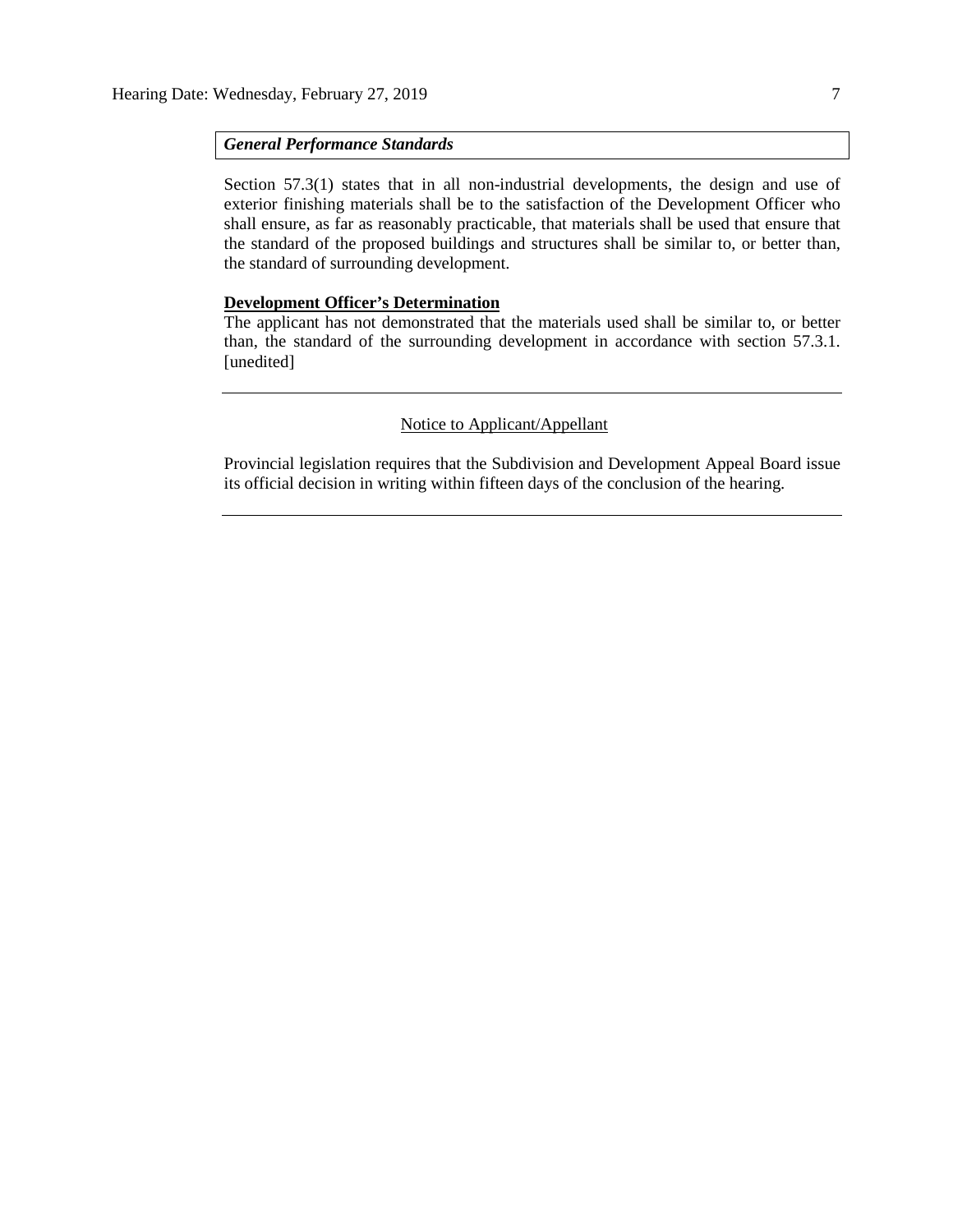$\mathbf{r}$ 

| <b>Umonton</b>                                                                                                     |                   |                                 |                                                                                | Project Number: 269093356-0<br><b>Application Date:</b><br>SEP 28, 20<br>Printed:<br>January 30, 2019 at 9:59 /                     |  |  |  |
|--------------------------------------------------------------------------------------------------------------------|-------------------|---------------------------------|--------------------------------------------------------------------------------|-------------------------------------------------------------------------------------------------------------------------------------|--|--|--|
|                                                                                                                    | Page:<br>1 c      |                                 |                                                                                |                                                                                                                                     |  |  |  |
|                                                                                                                    |                   | <b>Minor Development Permit</b> |                                                                                |                                                                                                                                     |  |  |  |
| This document is a Development Permit Decision for the development application described below.                    |                   |                                 |                                                                                |                                                                                                                                     |  |  |  |
| Applicant                                                                                                          |                   |                                 |                                                                                | Property Address(es) and Legal Description(s)                                                                                       |  |  |  |
|                                                                                                                    |                   |                                 | 11502 - 107 AVENUE NW<br>Plan B4 Blk 15 Lot 189                                |                                                                                                                                     |  |  |  |
|                                                                                                                    |                   |                                 | <b>Specific Address(es)</b>                                                    |                                                                                                                                     |  |  |  |
|                                                                                                                    |                   |                                 | Entryway: 11502 - 107 AVENUE NW                                                |                                                                                                                                     |  |  |  |
|                                                                                                                    |                   |                                 | Building:<br>11502 - 107 AVENUE NW                                             |                                                                                                                                     |  |  |  |
| <b>Scope of Application</b>                                                                                        |                   |                                 |                                                                                |                                                                                                                                     |  |  |  |
| To construct an Addition to an existing Accessory Building (7.37m x 1.10m covered area), existing without permits. |                   |                                 |                                                                                |                                                                                                                                     |  |  |  |
| <b>Permit Details</b>                                                                                              |                   |                                 |                                                                                |                                                                                                                                     |  |  |  |
| # of Dwelling Units Add/Remove: 0                                                                                  |                   |                                 | # of Primary Dwelling Units To Construct:                                      |                                                                                                                                     |  |  |  |
| # of Secondary Suite Dwelling Units To Construct:                                                                  |                   |                                 | Class of Permit: Class B                                                       |                                                                                                                                     |  |  |  |
| Client File Reference Number:                                                                                      |                   |                                 | Lot Grading Needed?:                                                           |                                                                                                                                     |  |  |  |
| Minor Dev. Application Fee: Accessory Buildings<br>Secondary Suite Included ?: N                                   |                   |                                 | New Sewer Service Required: N/A<br>Stat. Plan Overlay/Annex Area: Medium Scale |                                                                                                                                     |  |  |  |
|                                                                                                                    |                   |                                 | Residential Infill Overlay                                                     |                                                                                                                                     |  |  |  |
| I/We certify that the above noted details are correct.                                                             |                   |                                 |                                                                                |                                                                                                                                     |  |  |  |
| Applicant signature:                                                                                               |                   |                                 |                                                                                |                                                                                                                                     |  |  |  |
| <b>Development Application Decision</b>                                                                            |                   |                                 |                                                                                |                                                                                                                                     |  |  |  |
| Refused                                                                                                            |                   |                                 |                                                                                |                                                                                                                                     |  |  |  |
| <b>Issue Date: Jan 15, 2019 Development Authority: BAUER, KERRY</b>                                                |                   |                                 |                                                                                |                                                                                                                                     |  |  |  |
| <b>Reason for Refusal</b>                                                                                          |                   |                                 |                                                                                |                                                                                                                                     |  |  |  |
|                                                                                                                    |                   |                                 |                                                                                | A. An Accessory Building or Structure shall be located not less than 0.9m (3.0ft.) from the side lot line. (Reference Section 50.3( |  |  |  |
| (b)                                                                                                                |                   |                                 |                                                                                |                                                                                                                                     |  |  |  |
| Proposed: -0.08m<br>Deficient by: 0.98m                                                                            |                   |                                 |                                                                                |                                                                                                                                     |  |  |  |
|                                                                                                                    |                   |                                 |                                                                                |                                                                                                                                     |  |  |  |
| Note: Applicant was unwilling to provide a 'letter of support' from the affected neighbour.                        |                   |                                 |                                                                                |                                                                                                                                     |  |  |  |
| development in accordance with section 57.3.1.                                                                     |                   |                                 |                                                                                | B. The applicant has not demonstrated that the materials used shall be similar to, or better than, the standard of the surrounding  |  |  |  |
| <b>Rights of Appeal</b>                                                                                            |                   |                                 |                                                                                |                                                                                                                                     |  |  |  |
| through 689 of the Municipal Government Act.                                                                       |                   |                                 |                                                                                | The Applicant has the right of appeal within 21 days after the date on which the decision is made, as outlined in Section 683       |  |  |  |
| Fees                                                                                                               |                   |                                 |                                                                                |                                                                                                                                     |  |  |  |
|                                                                                                                    | <b>Fee Amount</b> | <b>Amount Paid</b>              | Receipt#                                                                       | <b>Date Paid</b>                                                                                                                    |  |  |  |
| Dev. Application Fee                                                                                               | \$116.00          | \$116.00                        | 05377073                                                                       | Sep 28, 2018                                                                                                                        |  |  |  |
| Existing Without Permit Penalty Fee                                                                                | \$116.00          | \$116.00                        | 05377073                                                                       | Sep 28, 2018                                                                                                                        |  |  |  |
|                                                                                                                    |                   | THIS IS NOT A PERMIT            |                                                                                |                                                                                                                                     |  |  |  |
|                                                                                                                    |                   |                                 |                                                                                |                                                                                                                                     |  |  |  |
|                                                                                                                    |                   |                                 |                                                                                |                                                                                                                                     |  |  |  |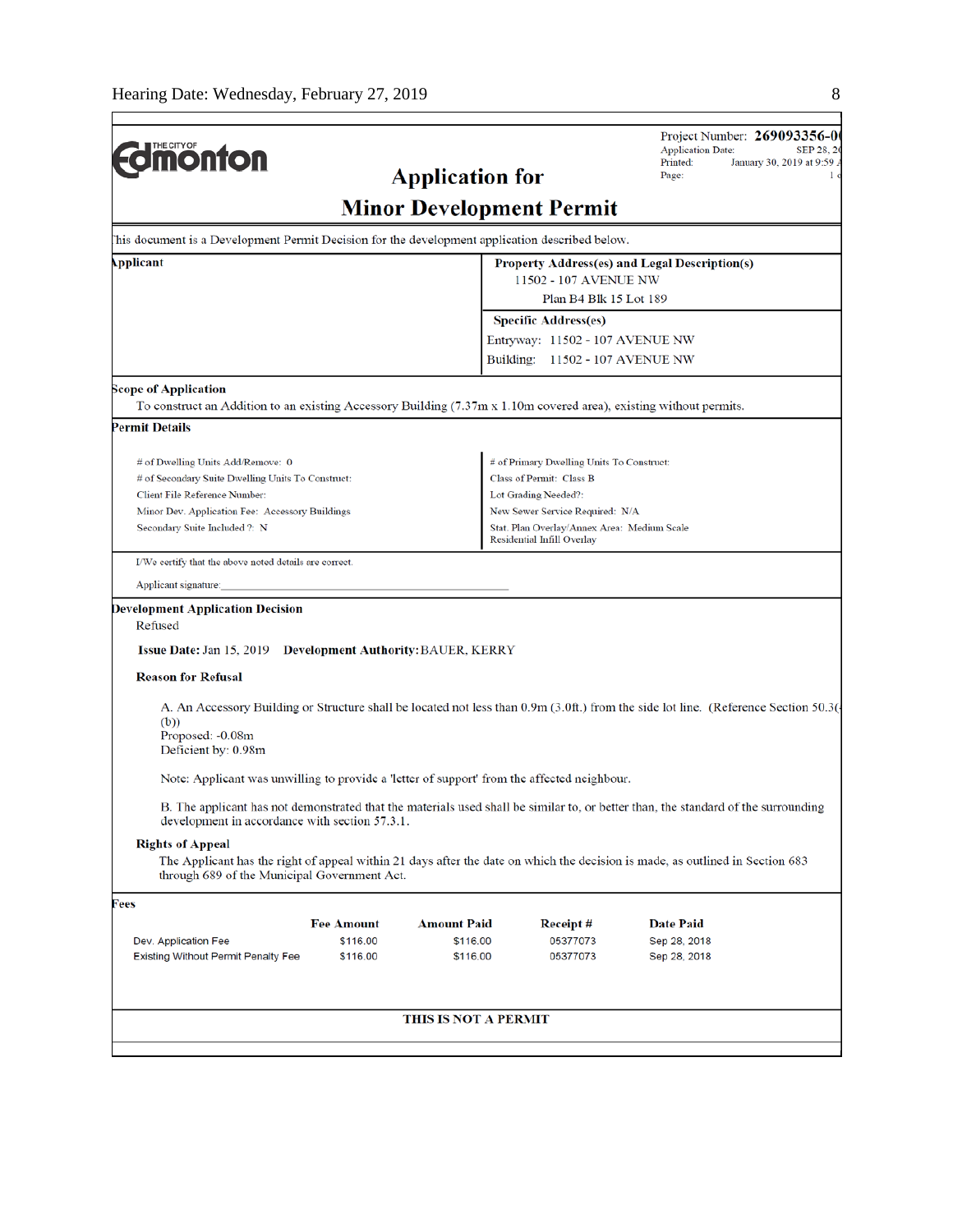| <b>Edition from Settings</b>                                  | <b>Application for</b>                  |                                |          | Printed:<br>Page: | Project Number: 269093356-005<br><b>Application Date:</b><br>SEP 28, 2018<br>January 30, 2019 at 9:59 AM<br>2 of 2 |  |  |  |  |
|---------------------------------------------------------------|-----------------------------------------|--------------------------------|----------|-------------------|--------------------------------------------------------------------------------------------------------------------|--|--|--|--|
| <b>Minor Development Permit</b>                               |                                         |                                |          |                   |                                                                                                                    |  |  |  |  |
| Fees<br><b>Total GST Amount:</b><br><b>Totals for Permit:</b> | <b>Fee Amount</b><br>\$0.00<br>\$232.00 | <b>Amount Paid</b><br>\$232.00 | Receipt# | <b>Date Paid</b>  |                                                                                                                    |  |  |  |  |
|                                                               |                                         |                                |          |                   |                                                                                                                    |  |  |  |  |
|                                                               |                                         |                                |          |                   |                                                                                                                    |  |  |  |  |
|                                                               |                                         |                                |          |                   |                                                                                                                    |  |  |  |  |
|                                                               |                                         |                                |          |                   |                                                                                                                    |  |  |  |  |
|                                                               |                                         |                                |          |                   |                                                                                                                    |  |  |  |  |
|                                                               |                                         |                                |          |                   |                                                                                                                    |  |  |  |  |
|                                                               |                                         | THIS IS NOT A PERMIT           |          |                   |                                                                                                                    |  |  |  |  |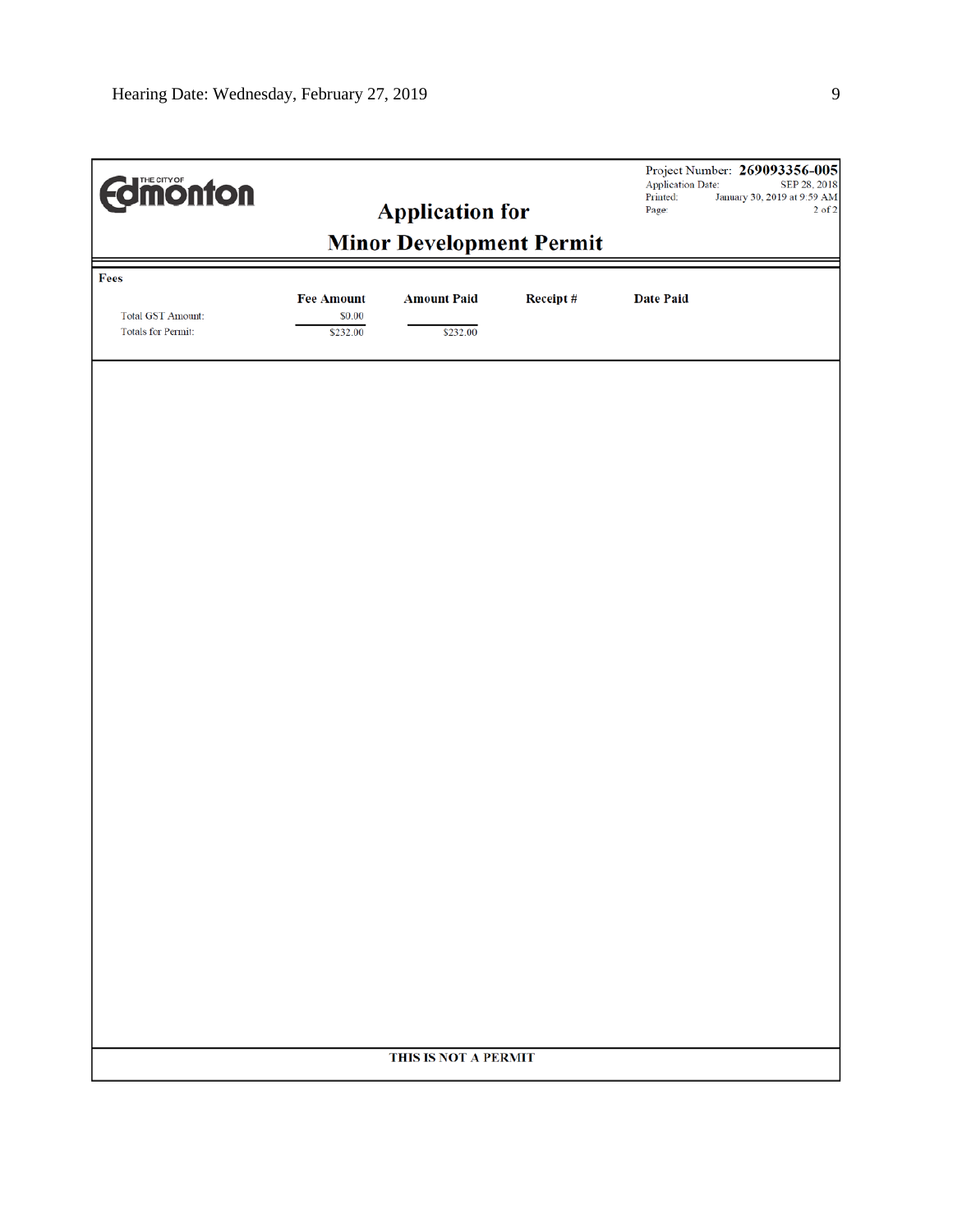

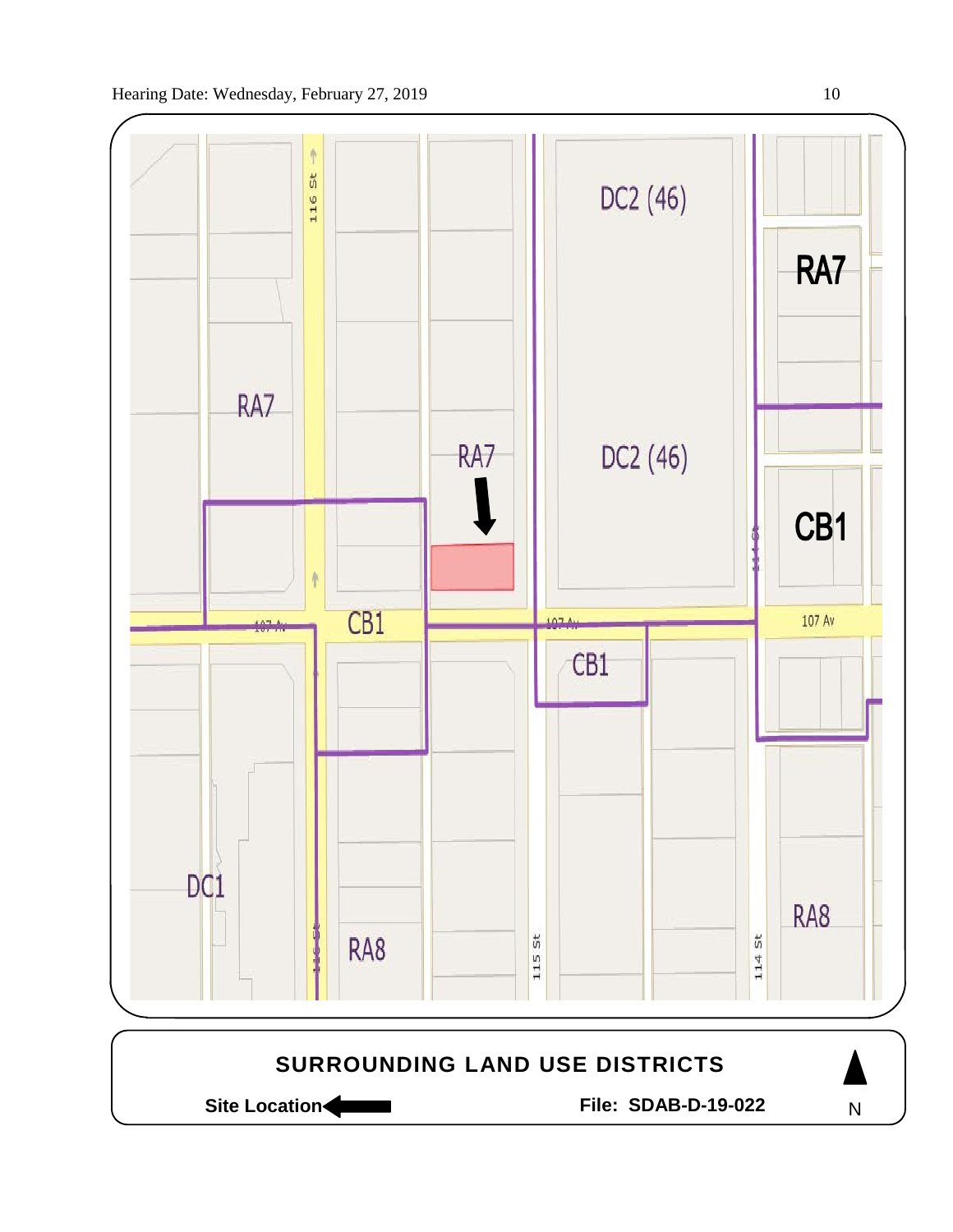ITEM III: 10:30 A.M. FILE: SDAB-D-19-023 AN APPEAL FROM THE DECISION OF THE DEVELOPMENT OFFICER APPELLANT: APPLICATION NO.: 300636906-003 APPLICATION TO: Acquire a Development Permit for the Recreational Acreage Farm building (large building storing hay bales located south of the principal dwelling next to the horse pens) before February 10, 2019 or demolish and remove the Recreational **WITHDRAWN** Acreage Farm building (large building storing hay bales located south of the principal dwelling next to the horse pens) and clear the site of demolition materials before February 10, 2019. This course of action will also require you to acquire a Development Permit for said demolition. DECISION OF THE DEVELOPMENT AUTHORITY: Order Issued DECISION DATE: January 10, 2019 DATE OF APPEAL: January 31, 2019 MUNICIPAL DESCRIPTION OF SUBJECT PROPERTY: 14604 - 33 Street NE LEGAL DESCRIPTION: Plan 815NY Lot B ZONE: RR Rural Residential Zone OVERLAY: North Saskatchewan River Valley and Ravine System Protection Overlay STATUTORY PLAN: N/A